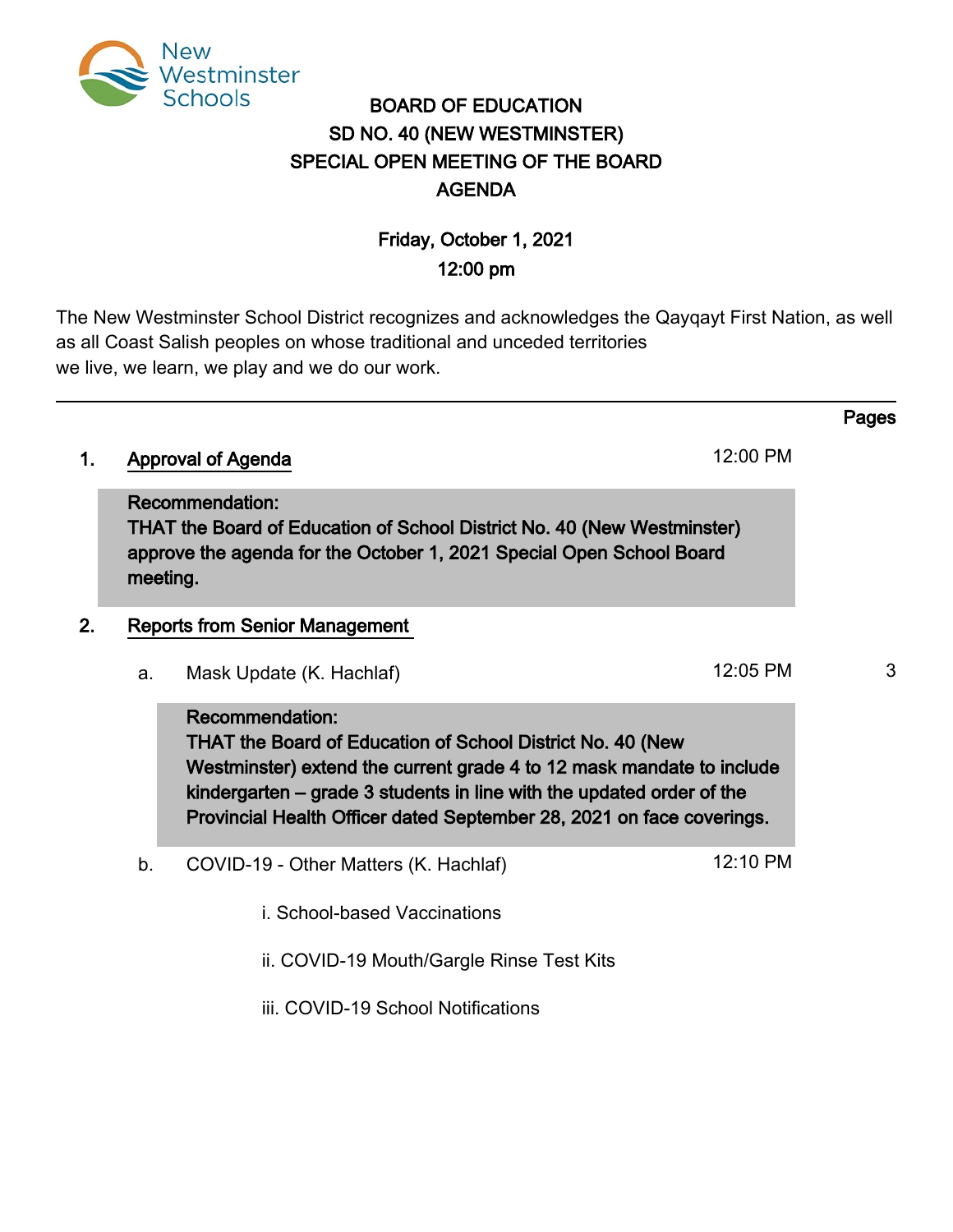iv. Staff Vaccinations (M. Russell)

# Recommendation:

THAT the Board of Education of School District No. 40 (New Westminster) seek out a legal opinion on mandatory staff vaccinations with a report back at the October 12, 2021 Operations Policy & Planning Committee meeting

# 3. Adjournment 12:30 PM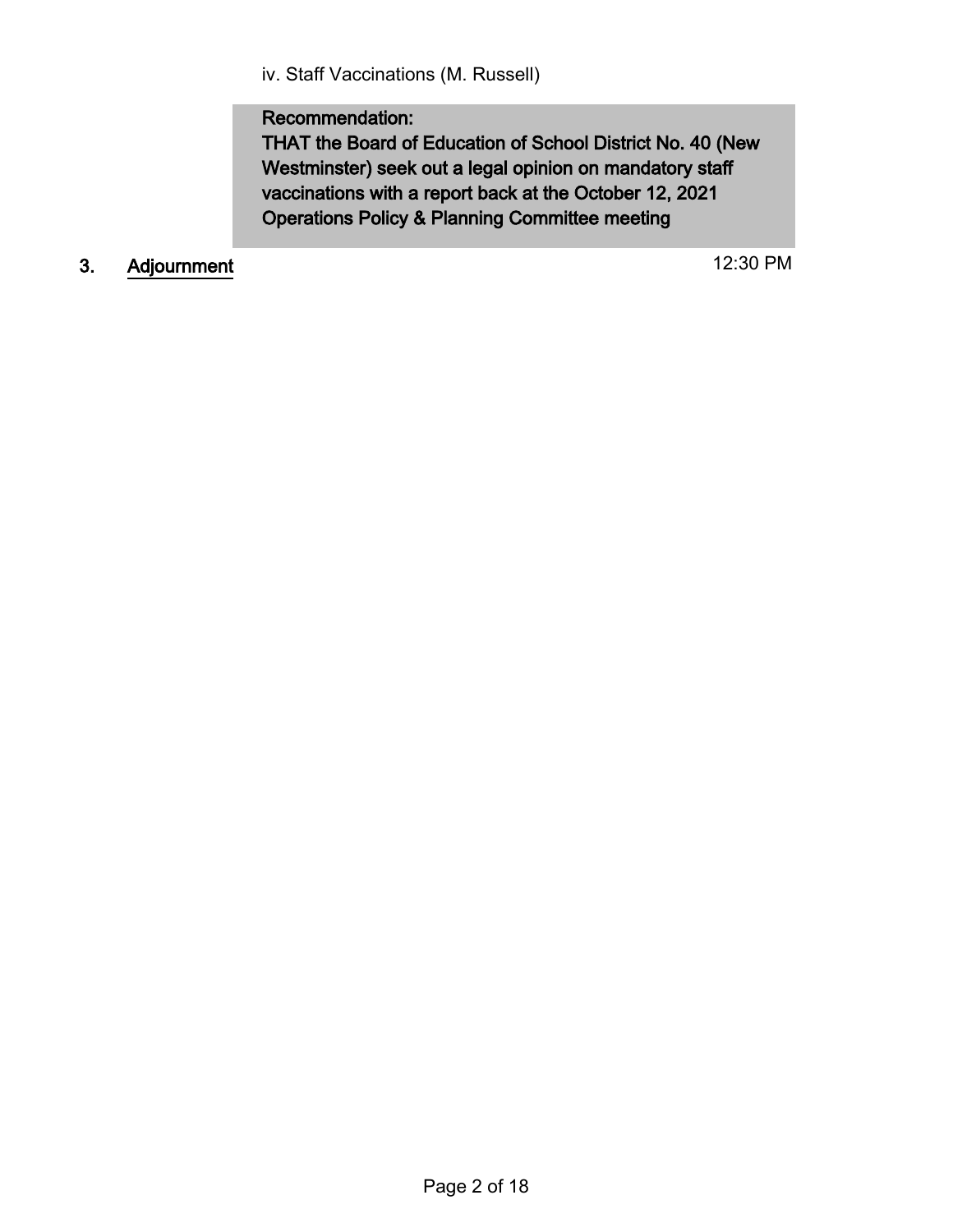

# **ORDER OF THE PROVINCIAL HEALTH OFFICER**

(Pursuant to Sections 30, 31, 32, 39 (3), 53, 54 (1) (h), 67 (2) and 69 *Public Health Act*, S.B.C. 2008)

# *FACE COVERINGS (COVID-19) – SEPTEMBER 28, 2021*

The *Public Health Act* is at: <http://www.bclaws.ca/civix/content/complete/statreg/08028/?xsl=/templates/browse.xsl> (excerpts enclosed)

# **TO: BRITISH COLUMBIANS AND VISITORS TO BRITISH COLUMBIA**

# **WHEREAS:**

- A. On March 17, 2020 I provided notice under section 52 (2) of the *Public Health Act* that the transmission of the infectious agent SARS-CoV-2, which has caused cases, clusters and outbreaks of a serious communicable disease known as COVID-19 among the population of the Province of British Columbia, constitutes a regional event, as defined in section 51 of the *Public Health Act*;
- B. The presence of virus variants of concern in the Province, in particular the Delta variant, has heightened the risk to the population generally due to the highly transmissible nature of the Delta variant.
- C. Vaccines, which prevent or reduce the risk of infection with SARS-CoV-2, have been and continue to be made available to persons in British Columbia;
- D. While substantial progress has been made in vaccinating the population of BC, there remains significant numbers of unvaccinated people, resulting in increases in cases, hospitalizations and intensive care unit admissions. The increase in cases, hospitalizations and intensive care unit admissions is primarily, although not exclusively, amongst the unvaccinated.
- E. A person infected with SARS-CoV-2 can infect other people with whom the infected person is in contact;
- F. Unvaccinated persons are at higher risk than vaccinated persons of being infected with SARS-CoV-2 and of transmitting SARS-CoV-2 to other persons.
- G. Most infections occur between unvaccinated people, however, due to the highly transmissible nature of the Delta variant, and in view of the substantial numbers of people in BC who

**Ministry of Health** Office of the

Provincial Health Officer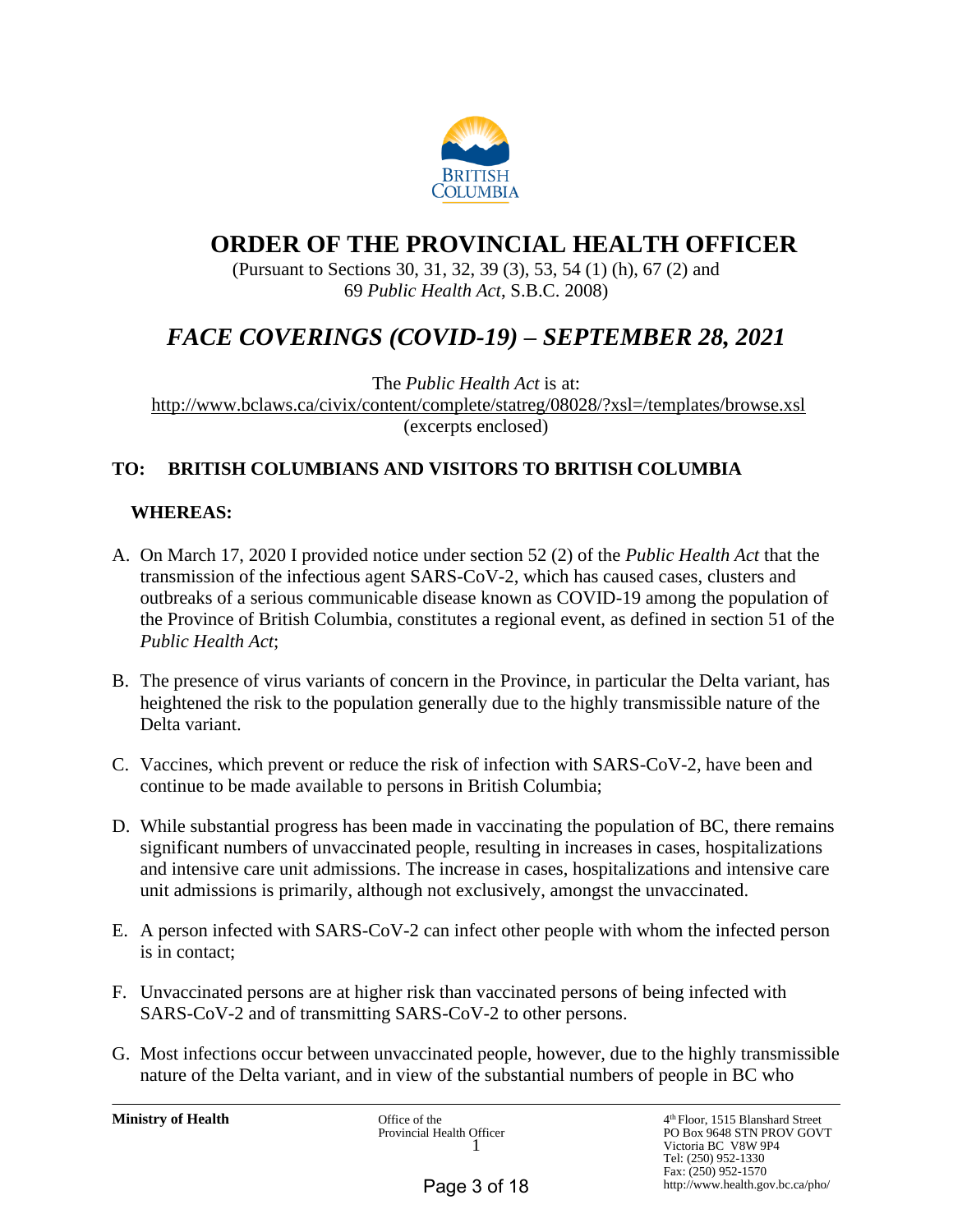remain unvaccinated, vaccinated people continue to be likely to be exposed to the SARS-CoV-2 virus and to contract COVID-19.

- H. Evidence is emerging that, although to a lesser extent than unvaccinated people, people who are vaccinated can contract the SARS-CoV-2 virus and be a source of transmission of the SARS-CoV-2 virus to others, further perpetuating the transmission chain.
- I. Unvaccinated people are at a much higher risk of serious complications of COVID-19, which can result in hospitalization, admission to intensive care units and death. In addition to serious impacts on the health of a person who contracts COVID-19, high numbers of seriously ill people can overtax the health care system to the extent that the health care system can be compromised in its ability to deliver health care to other seriously ill people, further endangering public health.
- J. With the onset of fall, the province is entering a period of time when people will be gathering indoors more frequently due to cooler weather and the resumption of kindergarten to grade 12 education and post-secondary education. An increase in indoor gatherings and events is anticipated also due to the relaxation of restrictions on gatherings and events which were relaxed on June 30. The gathering of people indoors facilitates and is expected to accelerate the transmission of SARS-CoV-2 within BC.
- K. Properly worn, face coverings are one measure that has been shown to suppress the transmission of the SARS-CoV-2 virus and to reduce the risk of contracting COVID-19. The non-wearing of masks by people gathering indoors, some of whom might be infected and some of whom might be susceptible to infection, interferes with the suppression of the SARS-CoV-2 virus.
- L. I recognize the effect of the measures I am putting in place to protect the health of the residents of BC and, with this in mind, have engaged and will continue to engage in a process of reconsideration of these measures, based upon the information and evidence available to me, including infection rates, sources of transmission, the presence of clusters and outbreaks, particularly in facilities, the number of people in hospital and in intensive care, deaths, the emergence of and risks posed by virus variants of concern, vaccine availability, immunization rates, the vulnerability of particular populations and reports from the rest of Canada and other jurisdictions, with a view to balancing the interests of the people affected by the Order, including constitutionally protected interests, against the risk of harm to residents of BC created by the presence of unvaccinated persons in BC.
- M. I further recognize that constitutionally-protected interests include the rights and freedoms guaranteed by the *Canadian Charter of Rights and Freedoms*. These rights and freedoms are not, however, absolute and are subject to reasonable limits, prescribed by law as can be demonstrably justified in a free and democratic society. These limits include proportionate, precautionary and evidence-based restrictions to prevent loss of life, serious illness and disruption of our health system and society. When exercising my powers to protect the health of the public from the risks posed by COVID-19, I am aware of my obligation to choose measures that limit the Charter rights and freedoms of British Columbians less intrusively, where doing so is consistent with public health principles;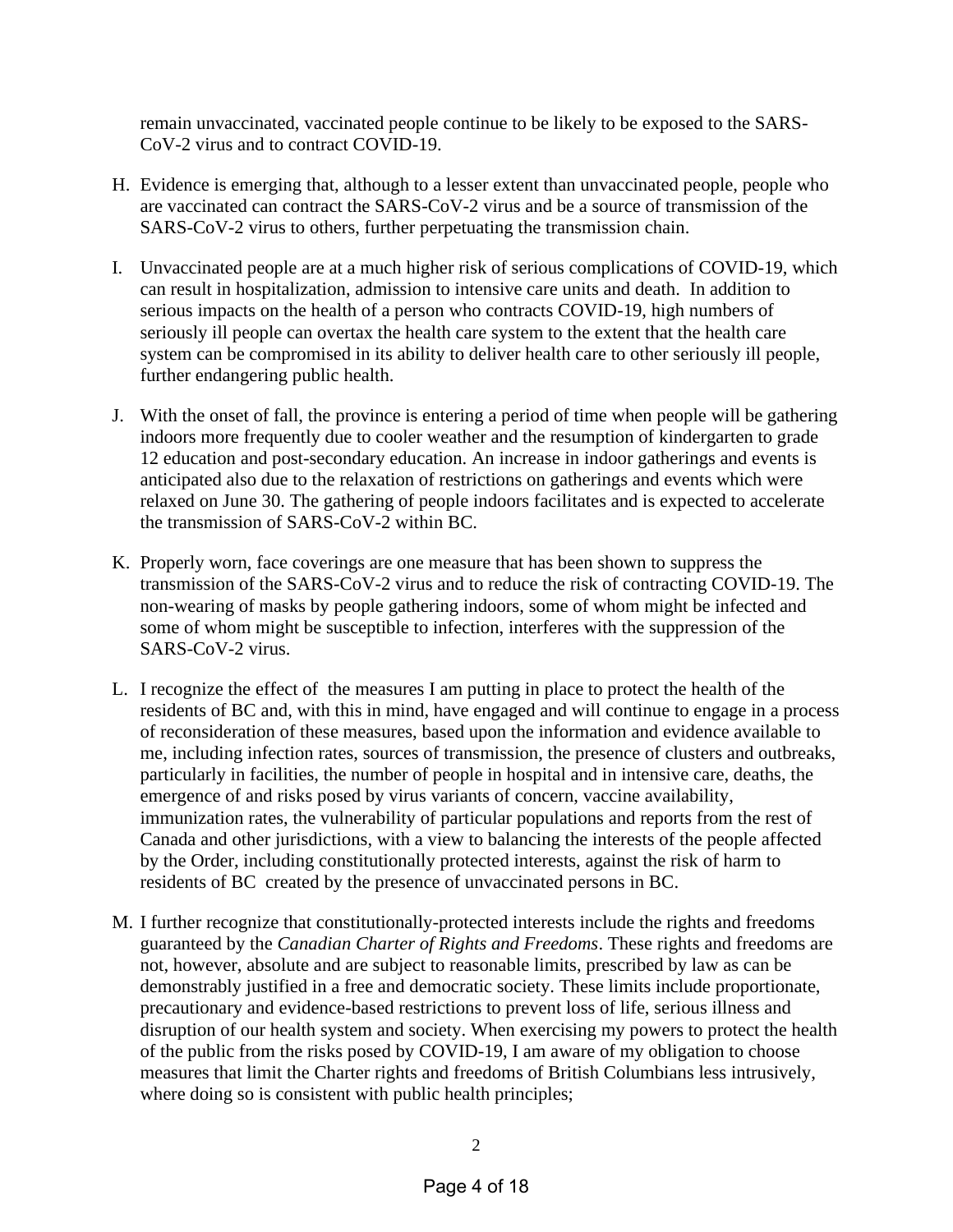- N. In addition, I recognize the interests protected by the *Human Rights Code* and have taken these into consideration when exercising my powers to protect the health of the public from the risks posed by COVID-19.
- O. I have reason to believe and do believe that
	- (a) the presence of the public, operators, workers, school staff persons and students, postsecondary staff persons and students, in indoor settings where they intermingle with each other without wearing a face covering a constitutes a health hazard under the *Public Health Act*;
	- (b) in order to mitigate the risk of the transmission of SARS-CoV-2 arising from the presence of the public, operators and workers, school staff persons and students, postsecondary staff persons and students, in indoor settings where they intermingle without wearing a face covering, it is necessary for me to exercise the powers in sections 30, 31, 32, 39, 53, 54, and 67 (2) of the *Public Health Act* **TO ORDER** as follows:

## **THIS ORDER REPLACES MY ORDER MADE ON SEPTEMBER 2, 2021 WITH RESPECT TO FACE COVERINGS IN INDOOR PUBLIC SPACES.**

#### **Definitions**

**1** In this order:

**"classroom"** means an inside area in which a school or, post-secondary institution provides instruction in an educational or training program;

**"face covering"** means either of the following that covers the nose and mouth of a person:

- (a) a medical or non-medical mask;
- (b) a tightly woven fabric;

but does not include a small or large clear plastic face shield

**"fitness facility"** means a place used for fitness activities, including a gym, except in a school space or a post-secondary space, fitness studio or dance studio;

**"high intensity physical activity"** means an activity involving sustained increased respiration rates and elevated heart rates**;** 

**"hotel"** includes a motel, inn, bed and breakfast, hostel or other place in which rooms are maintained for the accommodation of the public;

**"indoor public space"** means the indoor area of any of the following but does not include a working area

- (a) a building or structure that is provided for the common use of all occupants and invitees of the building or structure, including lobbies, hallways, public bathrooms and elevators, that is used as
	- (i) a retail business,
	- (ii) a service business,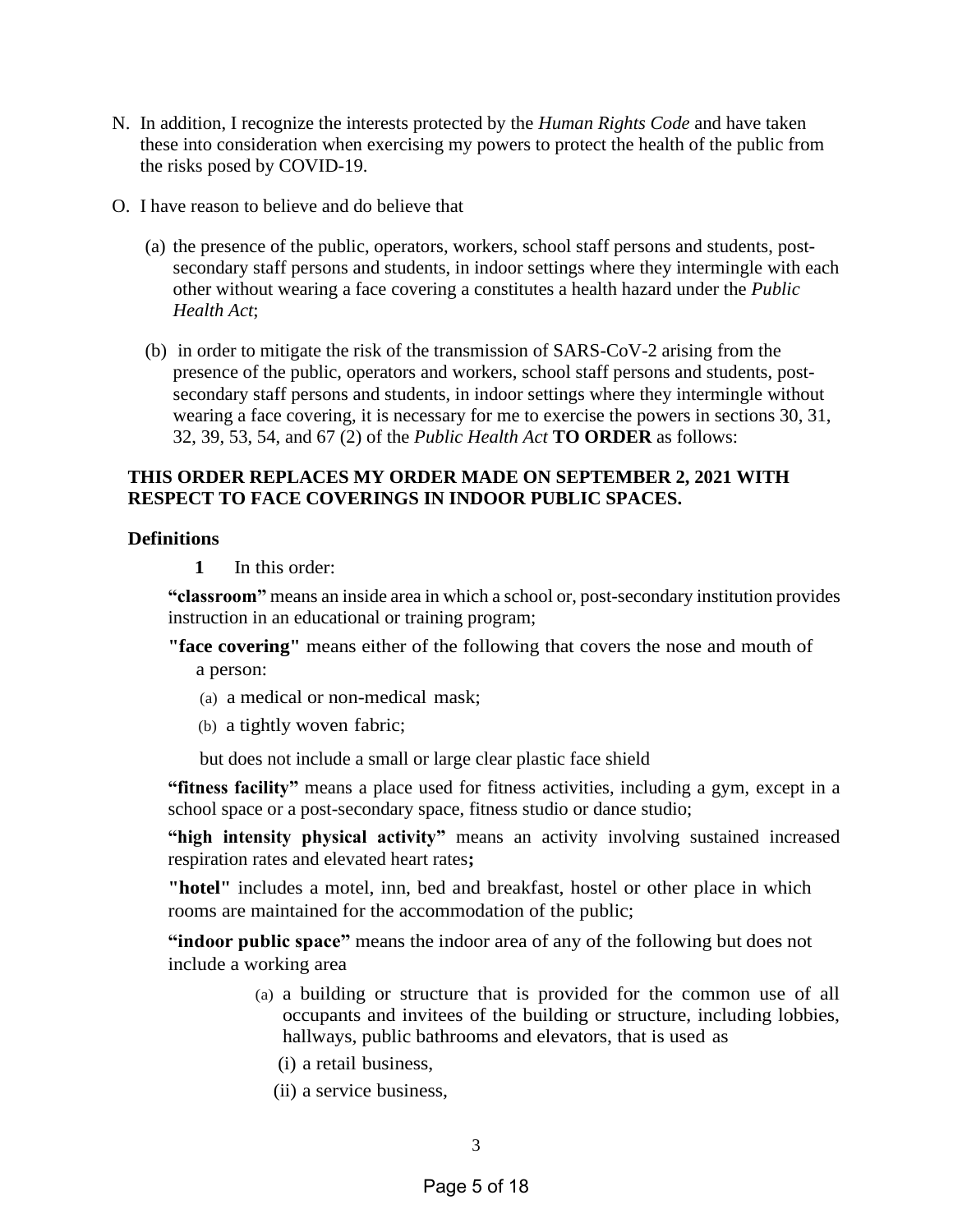- (iii) an office building other than office, cubicle or other room in an office building to which a member of the public has been invited by an operator or worker for the purpose of receiving a service;
- (iv) a hotel,
- (v) a restaurant, pub, bar or other business that prepares and sells food or drink,
- (vi) a mall or shopping centre,
- (vii) a pharmacy,
- (viii) a fitness facility or a sport facility,
- (ix) a place in which a non-profit organization provides goods or services to the public,
- (x) a place that provides cultural, entertainment or recreational services or activities, including a theatre, cinema, concert hall, arcade, billiard hall, museum, gallery or library, or
- (xi) a conference centre, community hall or other place that hosts public events;
- (xii) a courthouse; or
- (xiii) a place of worship and attached premises operated by a faith community when used for secular purposes;
- (b) a taxi, limousine, perimeter seating vehicle, perimeter seating bus, vehicle used for a commercial ride sharing service or other vehicle for hire;
- (c) a public transportation vehicle;
- (d) the indoor or sheltered portion or a terminal, station or other location at which persons
	- (i) load onto or unload from a public transportation vehicle, or
	- (ii) wait to load onto a public transportation vehicle;
- (e) an airport, heliport or seaplane terminal.
- **"operator"** in relation to an indoor public space means an owner or operator of the indoor public space;
- **"perimeter seating"** has the same meaning as in the Passenger Transportation Regulation;
- **"perimeter seating bus"** has the same meaning as in the Passenger Transportation Regulation;
- **"personal service"** means a service provided by a person to or on the body of another person, and includes services provided at a barbershop, beauty parlour, health spa, massage parlour, nail salon, tattoo shop, sauna or steam bath;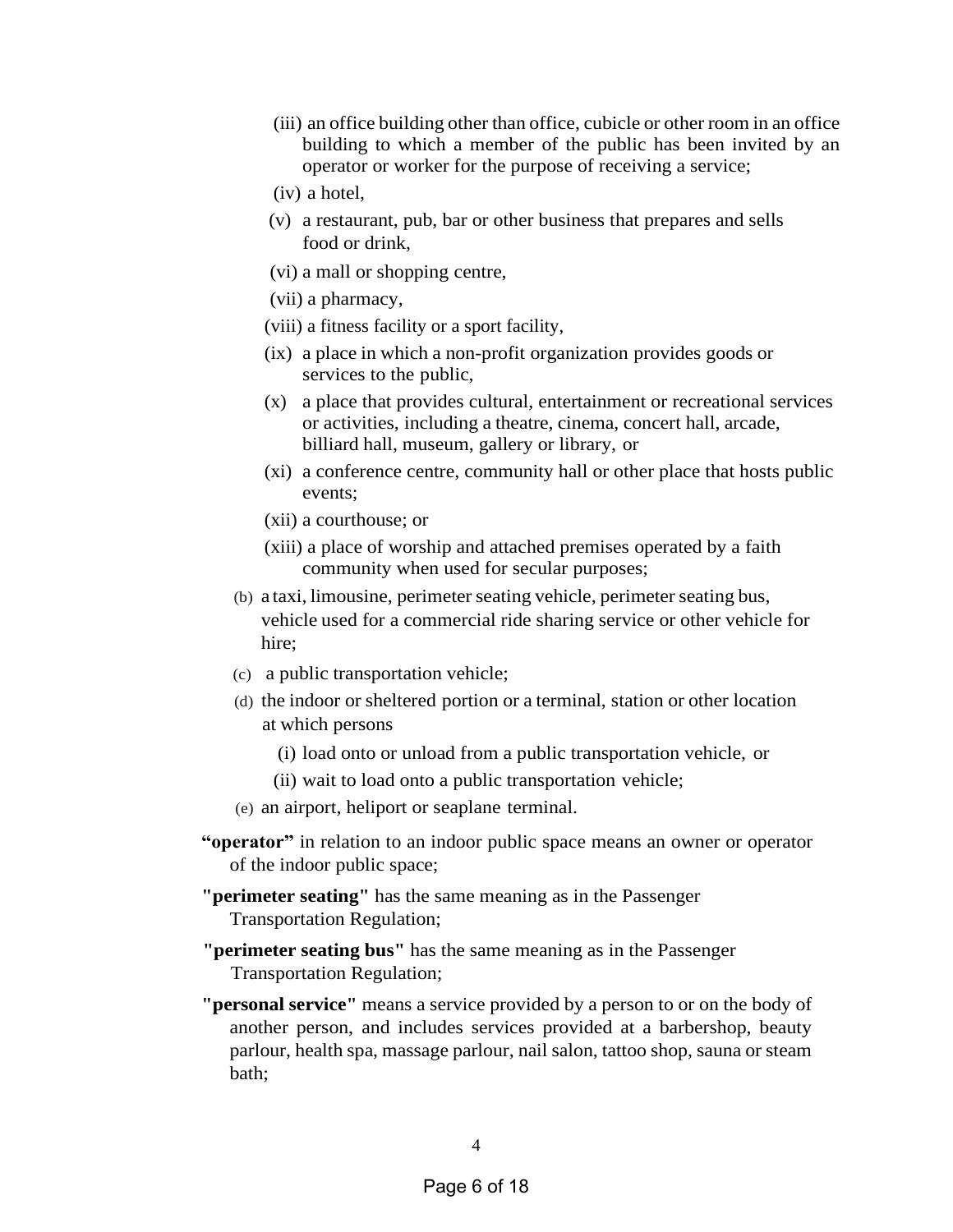**"physical barrier"** means a barrier which is designed, installed and maintained in accordance with WorkSafeBC guidance at

[https://www.worksafebc.com/en/resources/health-safety/information-sheets/covid-](https://www.worksafebc.com/en/resources/health-safety/information-sheets/covid-19-health-safety-designing-effective-barriers?lang=en)[19-health-safety-designing-effective-barriers?lang=en;](https://www.worksafebc.com/en/resources/health-safety/information-sheets/covid-19-health-safety-designing-effective-barriers?lang=en)

#### **"post-secondary space"** means

- (a) a building or structure that is operated by a post-secondary institution and provided for the common use of all students and staff of the postsecondary institution, including lobbies, hallways, public bathrooms,
- (b) classrooms, laboratories, gyms and other indoor areas of a building or structure that is operated by a post-secondary institution where students receive educational instruction, services or programming, and,
- (c) vehicles supplied or contracted by the post-secondary institution for the transport of students, if more than one person is present in the vehicle
- **"post-secondary institution"** includes an entity that provides any of the following programs:
	- (a) an educational or training program provided under
		- (i) the *College and Institute Act*,
		- (ii) the *Royal Roads University Act*,
		- (iii) the *Thompson Rivers University Act*,
		- (iv) the *University Act,* or
		- (v) the *Private Training Act*;
	- (b) a program provided in accordance with a consent given under the *Degree Authorization Act*;
	- (c) a theological education or training program provided under an Act;

**"post-secondary staff person"** means an employee, faculty, or other person acting on behalf of a post-secondary institution including a volunteer engaged in postsecondary related activities, and any other person in a post-secondary space who is not a "student" or "visitor";

**"public transportation vehicle"** includes a bus, train or ferry;

**"retail business"** means a business that sells retail goods, including a grocery store, department store, clothing store, liquor or cannabis store, or sporting goods store;

**"service business"** means a business that provides a service, including

- (a) dry cleaning or laundry services,
- (b) insurance services,
- (c) banking services,
- (d) funeral services,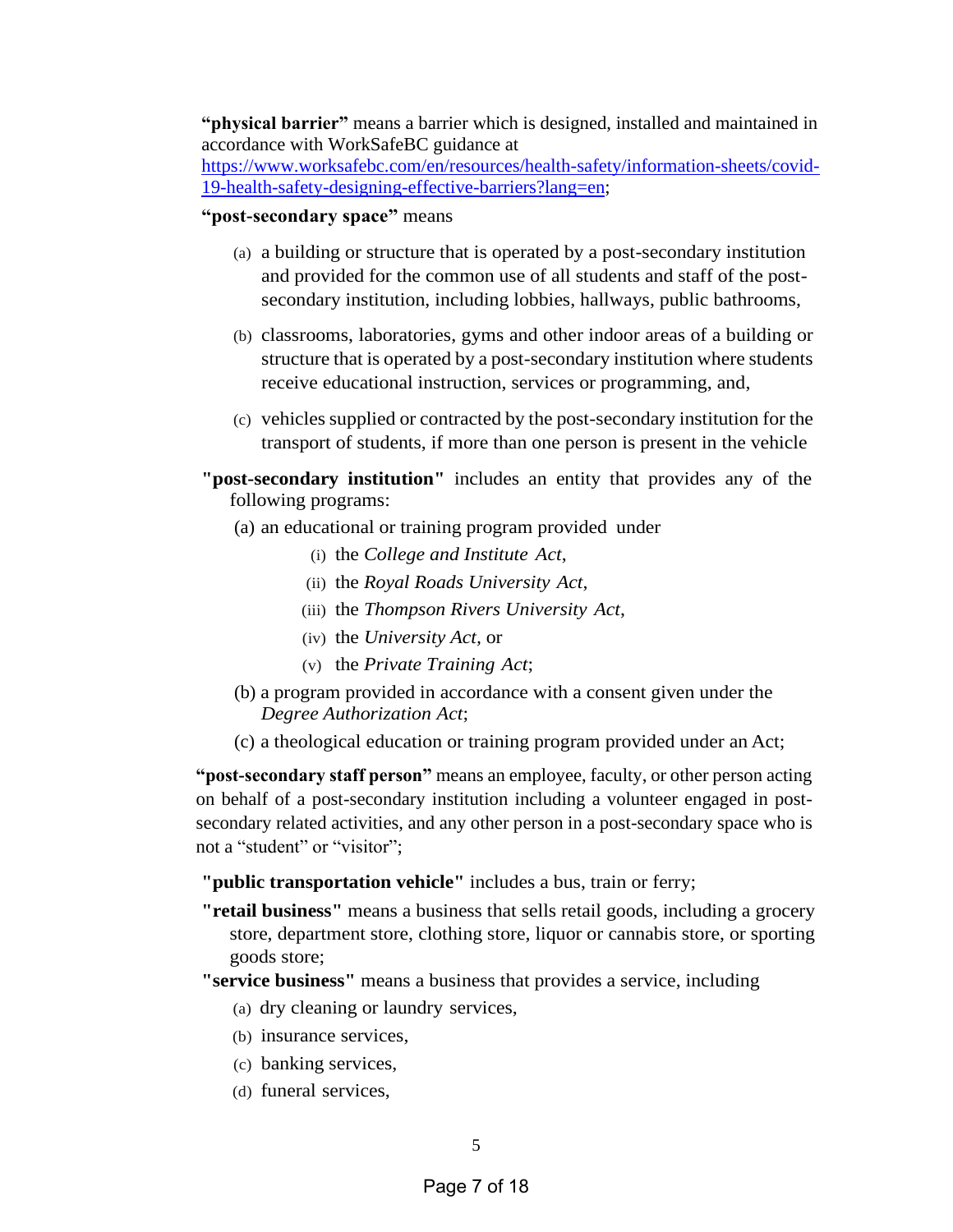- (e) personal services,
- (f) accounting, legal, engineering or other professional services, or
- (g) the services of a tradesperson;

**"school staff person"** means an employee, or other person acting on behalf of a school, including a volunteer engaged in school-related activities, and any other person in a school space who is not a "student" or "visitor";

**"school"** means an entity that operates any of the following:

- (a) a school as defined in the *School Act*;
- (b) a francophone school as defined in the *School Act*;
- (c) a Provincial school as defined in the *School Act*;
- (d) an independent school as defined in the Independent *School Act*;

but does not include an entity that operates a First Nation school certified as an independent school under the *Independent School Act*;

#### **"school space"** means

- (a) a building or structure that is operated by a school and provided for the common use of all students and staff of the school, including lobbies, hallways, public bathrooms,
- (b) classrooms, laboratories, gyms and other indoor areas of a building or structure that is operated by a school where students receive educational instruction, services or programming, and;
- (c) vehicles supplied or contracted by the school, including private vehicles for the transport of students, if more than one person is present in the vehicle;

**"sport facility"** means a place used for sport activities, including a gym, ice arena, pool, gymnastics facility or indoor field;

- **"student"** means a person who participates in an educational or training program provided by a school or a post-secondary institution;
- **"visitor"** means a person who is present in an indoor public space, school or post-secondary institution, including a parent of or caregiver to a student, but does not include the operator of the indoor public space, a worker, a student or staff person;
- **"worker"** means an employee or person acting on behalf of an operator of the indoor public space who works in a workplace;
- **"working area"** means an inside area of a workplace which is accessed by workers of the workplace and to which the public does not have unrestricted access;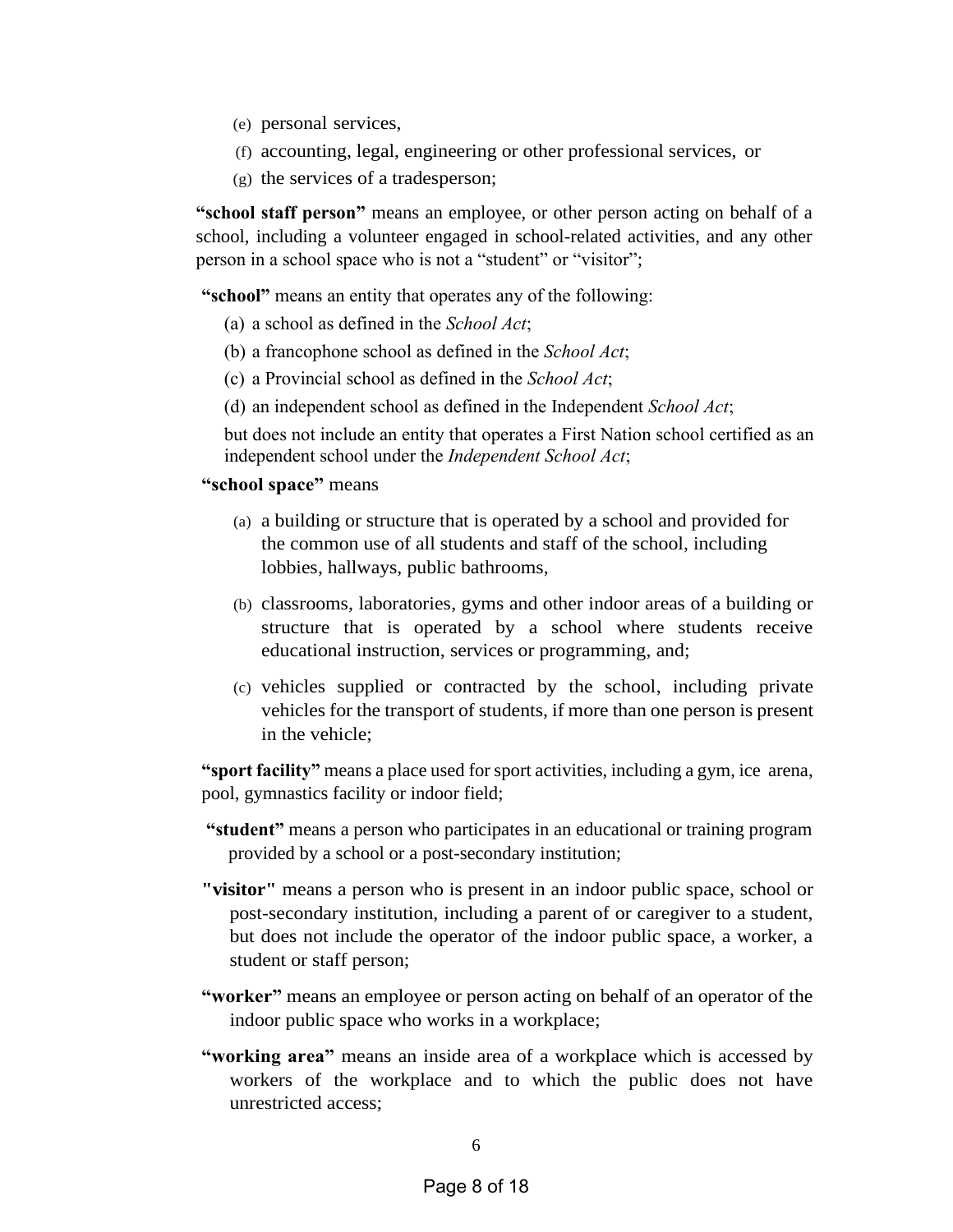**"workplace"** does not include a worker's private residence

### **Face coverings required in indoor public spaces, school spaces and post-secondary spaces – visitors**

**2** (1) Except as provided under section 3 a visitor must wear a face covering, in accordance with subsection (2), while inside an indoor public space, a school space or a post-secondary space.

(2) A face covering must be worn in a manner that covers the nose and mouth.

(3) A visitor who is not wearing a face covering as required in subsection (2), must not be inside an indoor public space, school space or postsecondary space.

## **Exemption from use of face covering in indoor public spaces, school spaces and post secondary spaces - visitors**

- **3** (1) Section 2 (2) does not apply as follows:
	- (a) to visitor who is less than 9 years of age;
	- (b) to a visitor who is unable to wear a face covering because of
		- (i) a psychological, behavioural or health condition, or
		- (ii) a physical, cognitive or mental impairment;
	- (c) to a visitor who is unable to put on or remove a face covering without the assistance of another person;
	- (d) if the face covering is removed temporarily for the purposes of identifying the visitor wearing it;
	- (e) while inside a courtroom;
	- (f) while the visitor is consuming food or drink at a location designated for those purposes by the operator of the indoor public space, school space, or post-secondary space and while seated;
	- (g) while the visitor is participating in exercise activity or sport at a fitness facility or sport facility;
	- (h) while the visitor inside a vehicle on a ferry;
	- (i) while communicating with a person for whom visual cues, facial expressions, lip-reading or lip movements are essential.
	- (j) except in a school space, the visitor is delivering a presentation or lecture, if
		- (i) there is a distance of two metres separating the visitor and a person attending the presentation or lecture, or
		- (ii) there is a physical barrier between the visitor and the persons attending the presentation or lecture.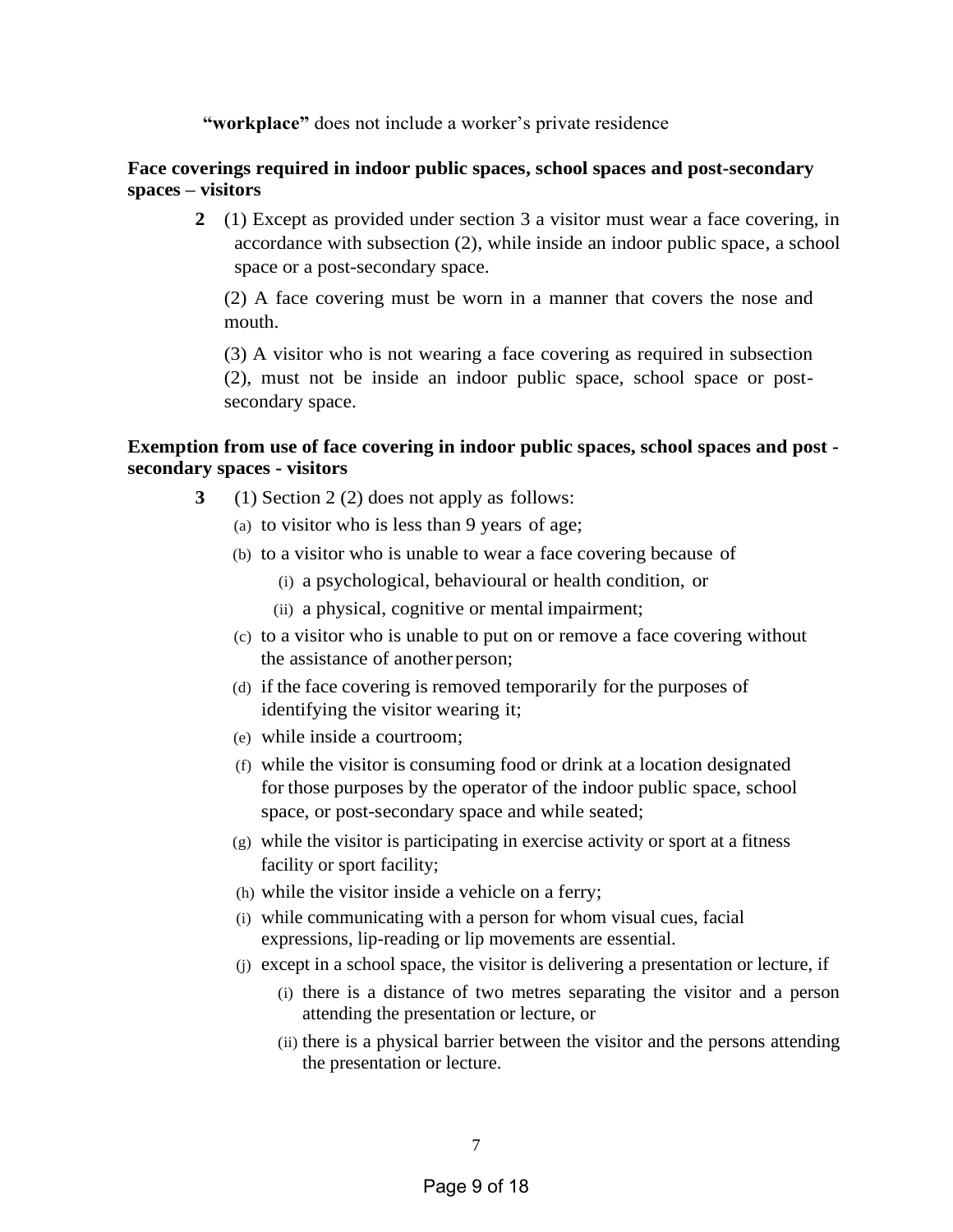#### **Face coverings required in indoor public spaces – operators and workers**

**4** (1) Except as provided under sections 5 and 6, an operator or worker must wear a face covering while inside an indoor public space in accordance with subsection  $(2)$ :

 (2) Whether provided in an indoor public space or a working area, an operator or worker must wear a face covering

- (a) when providing a personal service to a client
- (b) serving a customer in a restaurant, pub, bar or other business that prepares and sells food or drink
- (c) serving customers in a retail business.

(3) A face covering must be worn in a manner that covers the nose and mouth.

(4) An operator or worker who does not wear a face covering due to the application of an exemption in section 5 must not provide a face to face service to a visitor, unless there is a physical barrier between the operator or worker and the visitor.

## **Exemption from use of face covering in indoor public spaces – operators and workers**

- **5** Section 4 (3) does not apply to an operator or worker as follows:
	- (a) If the operator or worker is unable to wear a face covering because of
		- (i) a psychological, behavioural or health condition, or
		- (ii) a physical, cognitive or mental impairment;
	- (b) if the operator or worker is unable to put on or remove a face covering without the assistance of another person;
	- (c) if the face covering is removed temporarily for the purposes of identifying the operator or worker;
	- (d) while the operator or worker is consuming food or drink at a location designated for those purposes by the operator of the indoor public space and while seated;
	- (e) the operator or worker is participating in an exercise activity or sport at a fitness facility or sport facility;
	- (f) while inside a vehicle on a ferry;
	- (g) while inside a courtroom;
	- (h) while communicating with a person for whom visual cues, facial expressions, lip-reading or lip movements are essential,
	- (i) there is a physical barrier which blocks the transmission of droplets between
		- i. the worker and other workers, or
		- ii. the worker and a visitor.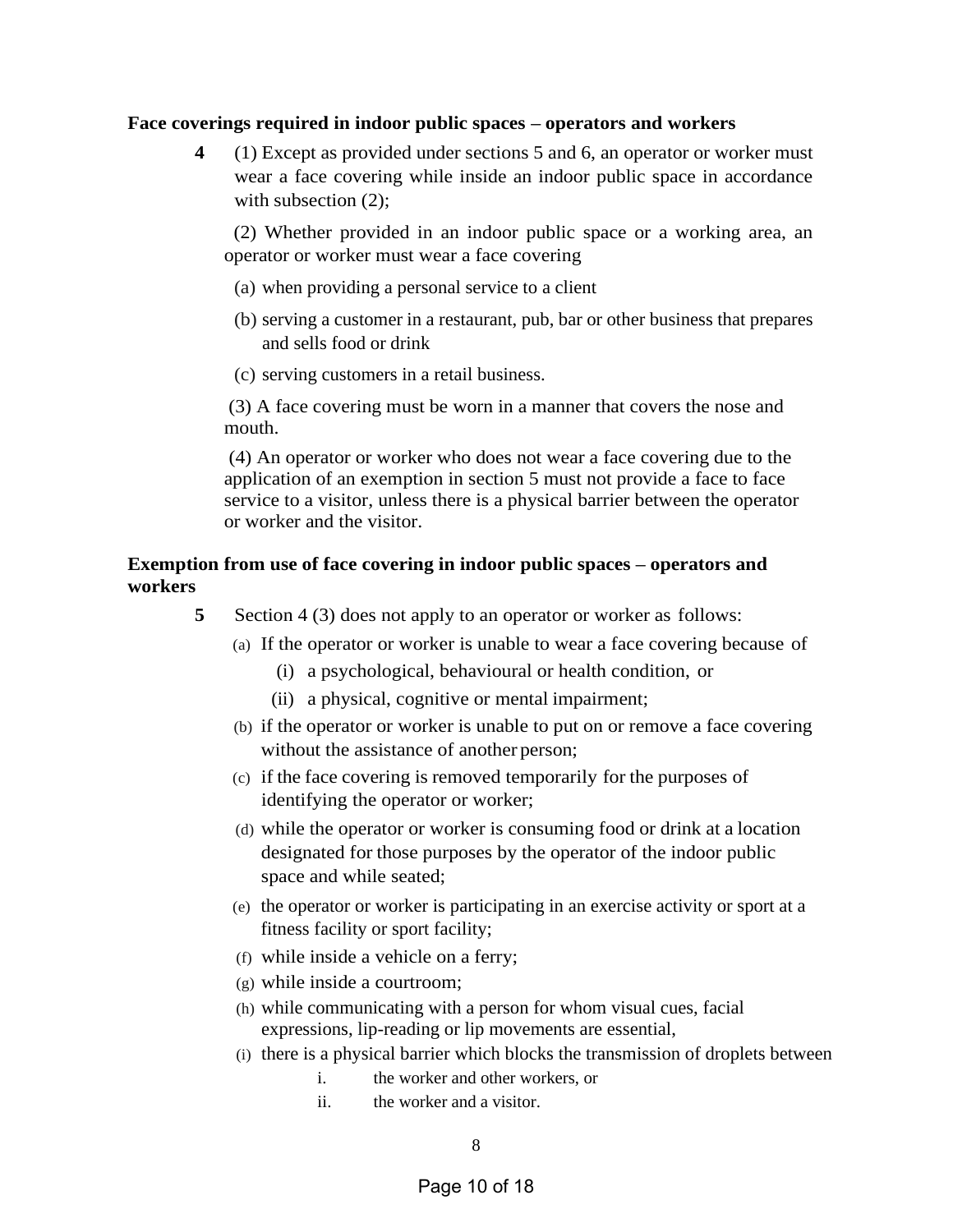### **Face coverings required in post-secondary spaces – students and post-secondary staff persons**

**6** (1) Except as provided under section 7, students and post-secondary staff persons must wear a face covering in accordance with subsection (2) while inside a post-secondary space

(2) A face covering must be worn in a manner that covers the nose and mouth.

(3) A student or a post-secondary staff person who is not wearing a face covering as provided in subsection (2) must not be inside a post-secondary institution space.

#### **Exemptions from use of face coverings – post-secondary students**

- **7** Section 6 (2) does not apply to a student as follows:
	- (a) If the student is unable to wear a face covering because of
		- (i) a psychological, behavioural or health condition, or
		- (ii) a physical, cognitive or mental impairment;
	- (b) if the student is unable to put on or remove a face covering without the assistance of another person;
	- (c) if the face covering is removed temporarily for the purposes of identifying the student;
	- (d) while the student is consuming food or drink and while seated;
	- (e) while participating in physical activity organized by the post-secondary institution or at a fitness facility or sport facility;
	- (f) while communicating with a person for whom visual cues, facial expressions, lip-reading or lip movements are essential;
	- (g) if the mask is removed temporarily to engage in an educational activity that cannot be performed while wearing a mask, for example while actively playing a wind instrument;
	- (h) if the student is behind a barrier separating the student from other persons, for example a divider or cubicle;
	- (i) if the student is in a room by themselves;
	- (j) if the student is in a post-secondary space and no other students, postsecondary staff persons or members of the public are present.
	- (k) the student is delivering a presentation or lecture if
		- (i) there is a distance of two metres separating the student delivering the presentation or lecture and students and other persons attending the presentation or lecture, or
		- (ii) there is a physical barrier between the student delivering the lecture and the students and the persons attending the presentation or lecture.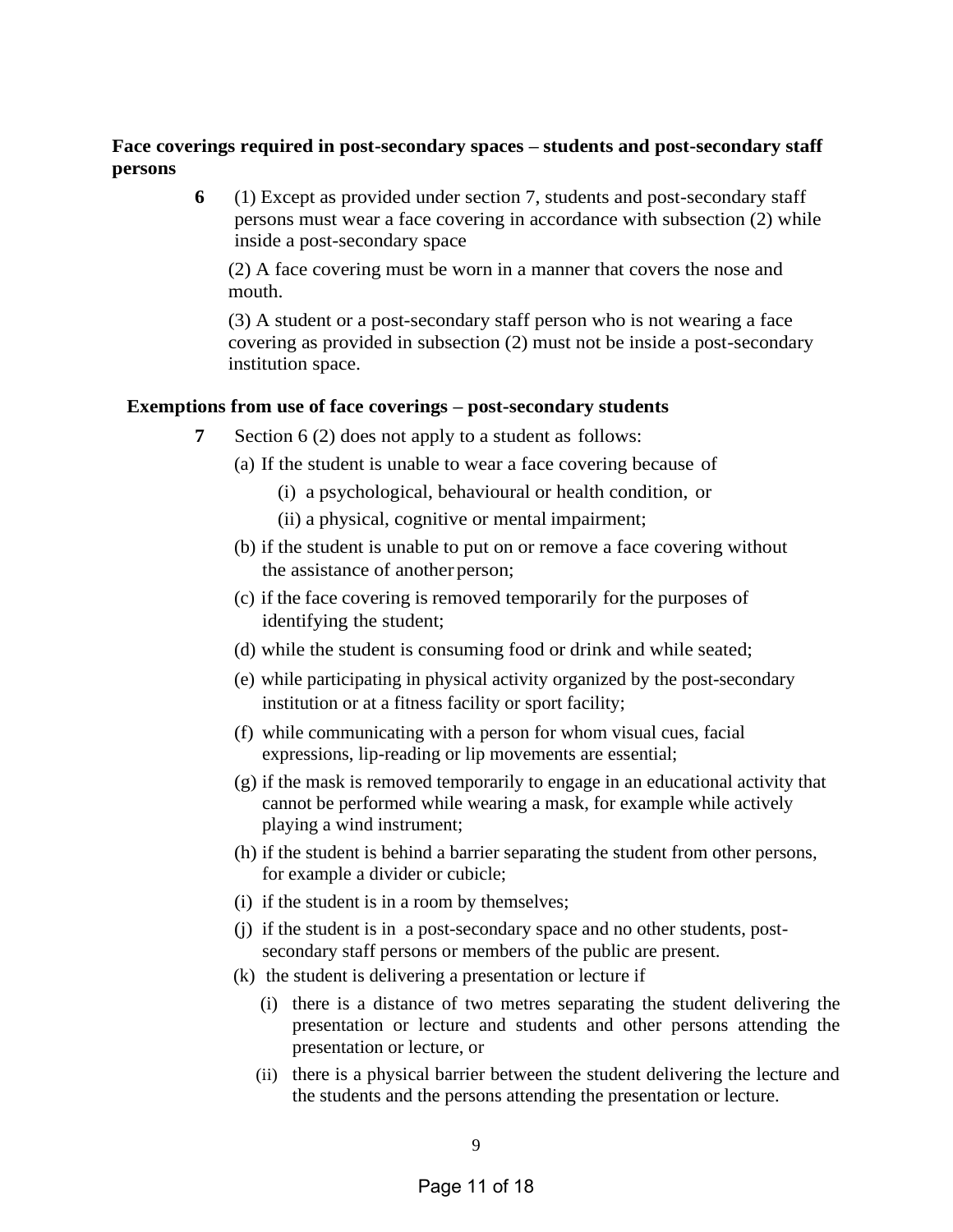#### **Exemptions from use of face coverings – post-secondary staff persons**

- **8** Section 6 (2) does not apply to a post-secondary staff person as follows:
	- (a) If the post-secondary staff person is unable to wear a face covering because of
		- (i) a psychological, behavioural or health condition, or
		- (ii) a physical, cognitive or mental impairment;
	- (b) if the post-secondary staff person is unable to put on or remove a face covering without the assistance of another person;
	- (c) if the face covering is removed temporarily for the purposes of identifying the post-secondary staff person ;
	- (d) while the post-secondary staff person is consuming food or drink at a location designated for those purposes by the post-secondary institution and while seated;
	- (e) while participating in physical activity organized by the post-secondary institution or at a fitness facility or sport facility operated by the postsecondary institution;
	- (f) while communicating with a person for whom visual cues, facial expressions, lip-reading or lip movements are essential;
	- (g) if the post-secondary staff person is in a room by themselves;
	- (h) if the post-secondary staff person is in an office or other indoor area of a building or structure operated by the post-secondary institution and if no students or members of the public are present,
	- (i) if the post-secondary staff person is delivering a presentation or lecture or teaching if
		- i. there is a distance of two metres separating the post-secondary staff person and students or
		- ii. if there is a physical barrier between the post-secondary staff person and students.

#### **Face coverings required in school spaces – school students and school staff persons**

**9** (1) Except as provided under section 10, students in Grades 4 to 12 and school staff persons must wear a face covering, in accordance with subsection (2) while inside a school space

(2) A face covering must be worn in a manner that covers the nose and mouth.

(3) A school staff person who is not wearing a face covering as provided in subsection (2) must not be inside a school space.

#### **Exemptions from use of face coverings – school students**

**10** Section 9 (2) does not apply to a student as follows: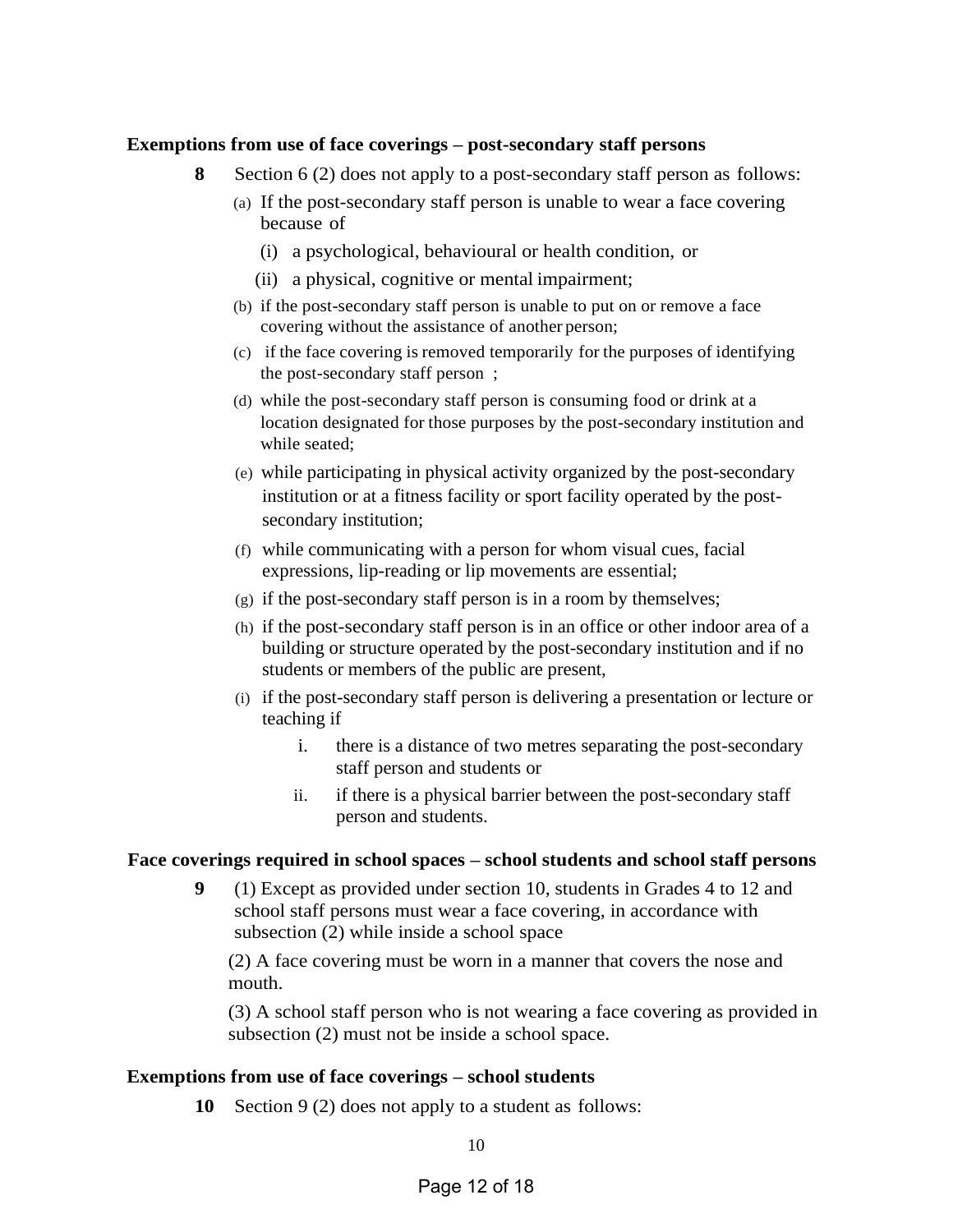- (a) If the student is unable to wear a face covering because of
	- (i) a psychological, behavioural or health condition, or
	- (ii) a physical, cognitive or mental impairment;
- (b) if the student is unable to put on or remove a face covering without the assistance of another person;
- (c) if the face covering is removed temporarily for the purposes of identifying the student;
- (d) while the student is consuming food or drink and while seated;
- (e) while participating in a high intensity fitness activity organized by the school or at a fitness facility or sport facility operated by the school:
- (f) while communicating with a person for whom visual cues, facial expressions, lip-reading or lip movements are essential;
- (g) if the mask is removed temporarily to engage in an educational activity that cannot be performed while wearing a mask, for example while actively playing a wind instrument;
- (h) if the student is behind a barrier separating the student from other persons, for example a divider or cubicle;
- (i) if the student is in a room by themselves;
- (j) if the student is in a school space and no other students, school staff, visitors or other persons are present.

#### **Exemptions from use of face coverings –school staff persons**

- **11** Section 9 (2) does not apply to a school staff person as follows:
	- (a) If the school staff person is unable to wear a face covering because of
		- (i) a psychological, behavioural or health condition, or
		- (ii) a physical, cognitive or mental impairment;
	- (b) if the school staff person is unable to put on or remove a face covering without the assistance of another person;
	- (c) if the face covering is removed temporarily for the purposes of identifying the school staff person ;
	- (d) while the school staff person is consuming food or drink at a location designated for those purposes by the school and while seated;
	- (e) while participating in physical activity organized by the school or at a fitness facility or sport facility operated by the school;
	- (f) while communicating with a person for whom visual cues, facial expressions, lip-reading or lip movements are essential;
	- (g) if the school staff person is in a room by themselves;
	- (h) if the school staff person is in an office or other indoor area of a building or structure operated by the school and if no students or members of the public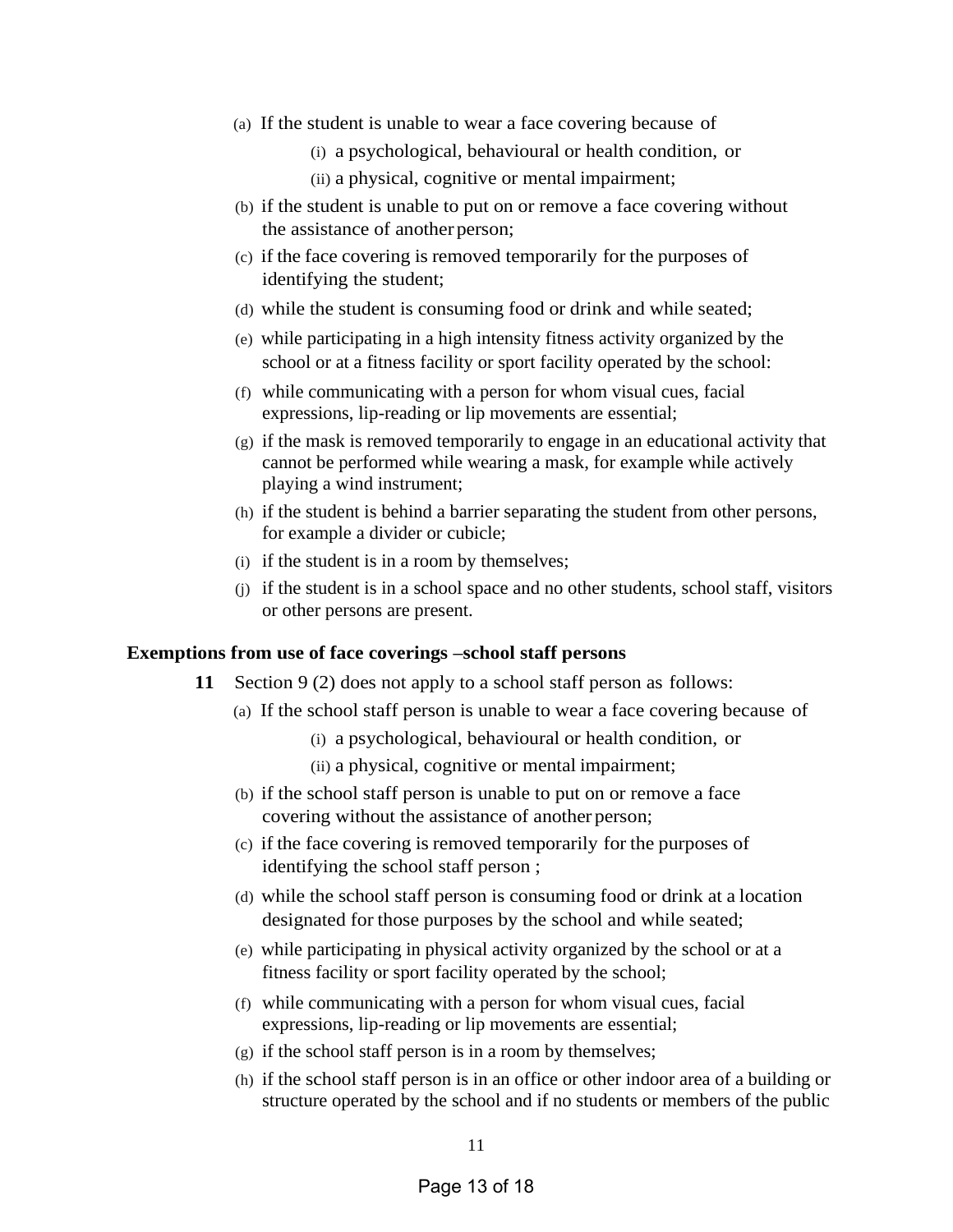are present,

### **Signage**

**12** Operators of indoor public spaces, schools, and post-secondary institutions must post a signage at the entrance to all indoor areas covered by this order notifying that face coverings are required to be worn in accordance with this order.

# **Order does not prevent further requirements**

**13** Nothing in this order prevents an operator, school or post-secondary institution from having additional requirements in relation to face coverings.

This Order expires at midnight on October 31<sup>st</sup>, 2021.

Pursuant to section 54 (1) (h) of the *Public Health Act*, and in accordance with the emergency powers set out in Part 5 of the *Public Health Act*, I will not be accepting requests for reconsideration of this Order.

You are required under section 42 of the *Public Health Act* to comply with this Order. Failure to comply with this Order is an offence under section 99 (1) (k) of the *Public Health Act*.

If you fail to comply with this Order, I have the authority to take enforcement action against you under Part 4, Division 6 of the *Public Health Act.*

You may contact me at:

Dr. Bonnie Henry, Provincial Health Officer 4th Floor, 1515 Blanshard Street PO Box 9648 STN PROV GOVT, Victoria BC V8W 9P4 Fax: (250) 952-1570 Email: [ProvHlthOffice@gov.bc.ca](mailto:ProvHlthOffice@gov.bc.ca)

DATED THIS: 28<sup>th</sup> day of September 2021

SIGNED:  $\frac{\text{S}\cdot\text{A} \text{e}^{\text{u} \cdot \text{a}}\cdot \text{e}^{\text{a}}\cdot \text{e}^{\text{a}}\cdot \text{e}^{\text{a}}\cdot \text{e}^{\text{a}}\cdot \text{e}^{\text{a}}\cdot \text{e}^{\text{a}}\cdot \text{e}^{\text{a}}\cdot \text{e}^{\text{a}}\cdot \text{e}^{\text{a}}\cdot \text{e}^{\text{a}}\cdot \text{e}^{\text{a}}\cdot \text{e}^{\text{a}}\cdot \text{e}^{\text{a}}\cdot \text{e}^{\text{a$ 

Bonnie Henry MD, MPH, FRCPC Provincial Health Officer

DELIVERY BY: Posting to the BC Government the BC Centre for Disease Control websites.

Enclosure: Excerpts of the *Public Health*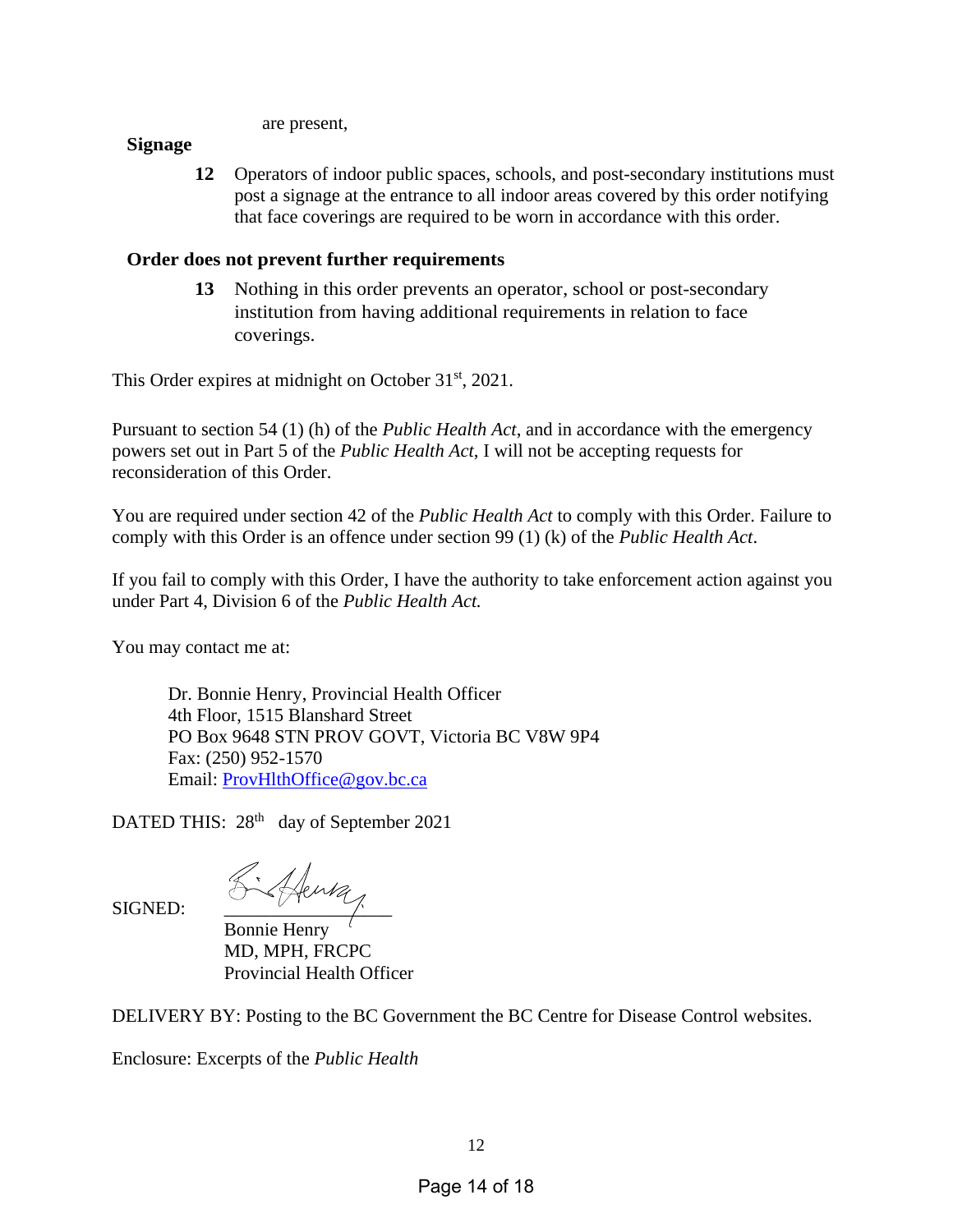## **ENCLOSURE**

### **Excerpts of the** *Public Health Act* **[SBC 2008] c. 28**

#### **Definitions**

### **1 In this Act:**

#### *"***health hazard***"* means

(a) a condition, a thing or an activity that

(i) endangers, or is likely to endanger, public health, or

(ii) interferes, or is likely to interfere, with the suppression of infectious agents or hazardous agents, or

(b) a prescribed condition, thing or activity, including a prescribed condition, thing or activity that

(i) is associated with injury or illness, or

(ii) fails to meet a prescribed standard in relation to health, injury or illness;

#### **When orders respecting health hazards and contraventions may be made**

**30** (1) A health officer may issue an order under this Division only if the health officer reasonably believes that

(a) a health hazard exists,

(b) a condition, a thing or an activity presents a significant risk of causing a health hazard,

(c) a person has contravened a provision of the Act or a regulation made under it, or

(d) a person has contravened a term or condition of a licence or permit held by the person under this Act.

(2) For greater certainty, subsection (1) (a) to (c) applies even if the person subject to the order is complying with all terms and conditions of a licence, a permit, an approval or another authorization issued under this or any other enactment.

#### **General powers respecting health hazards and contraventions**

**31** (1) If the circumstances described in section 30 *[when orders respecting health hazards and contraventions may be made]* apply, a health officer may order a person to do anything that the health officer reasonably believes is necessary for any of the following purposes:

(a) to determine whether a health hazard exists;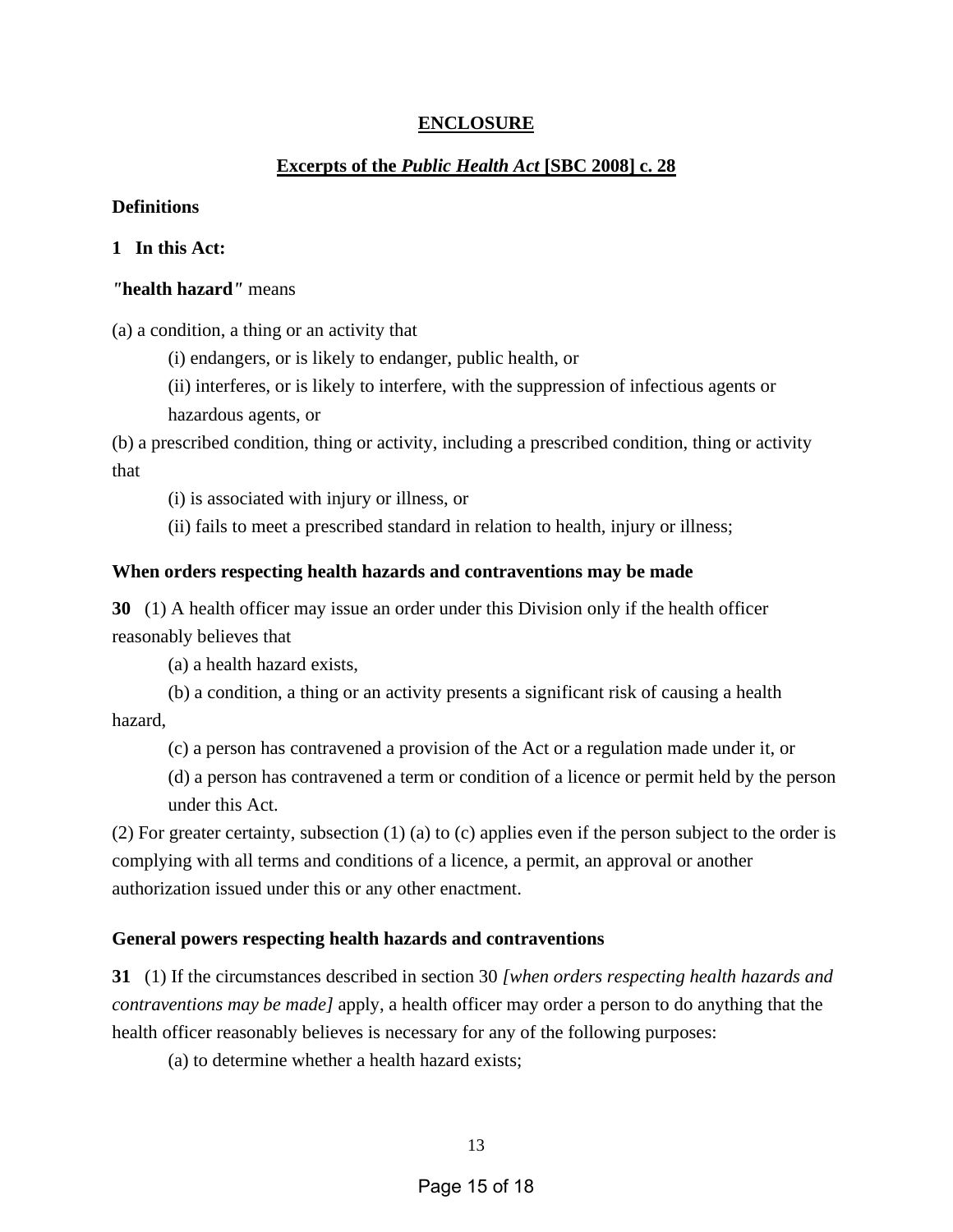(b) to prevent or stop a health hazard, or mitigate the harm or prevent further harm from a health hazard;

(c) to bring the person into compliance with the Act or a regulation made under it;

(d) to bring the person into compliance with a term or condition of a licence or permit held by that person under this Act.

(2) A health officer may issue an order under subsection (1) to any of the following persons:

(a) a person whose action or omission

(i) is causing or has caused a health hazard, or

(ii) is not in compliance with the Act or a regulation made under it, or a term or condition of the person's licence or permit;

(b) a person who has custody or control of a thing, or control of a condition, that

(i) is a health hazard or is causing or has caused a health hazard, or

(ii) is not in compliance with the Act or a regulation made under it, or a term or condition of the person's licence or permit;

(c) the owner or occupier of a place where

(i) a health hazard is located, or

(ii) an activity is occurring that is not in compliance with the Act or a regulation made under it, or a term or condition of the licence or permit of the person doing the activity.

#### **Specific powers respecting health hazards and contraventions**

**32** (1) An order may be made under this section only

(a) if the circumstances described in section 30 *[when orders respecting health hazards and contraventions may be made]* apply, and

(b) for the purposes set out in section 31 (1) *[general powers respecting health hazards and contraventions]*.

(2) Without limiting section 31, a health officer may order a person to do one or more of the following:

(a) have a thing examined, disinfected, decontaminated, altered or destroyed, including

(i) by a specified person, or under the supervision or instructions of a specified person,

(ii) moving the thing to a specified place, and

(iii) taking samples of the thing, or permitting samples of the thing to be taken;

(b) in respect of a place,

(i) leave the place,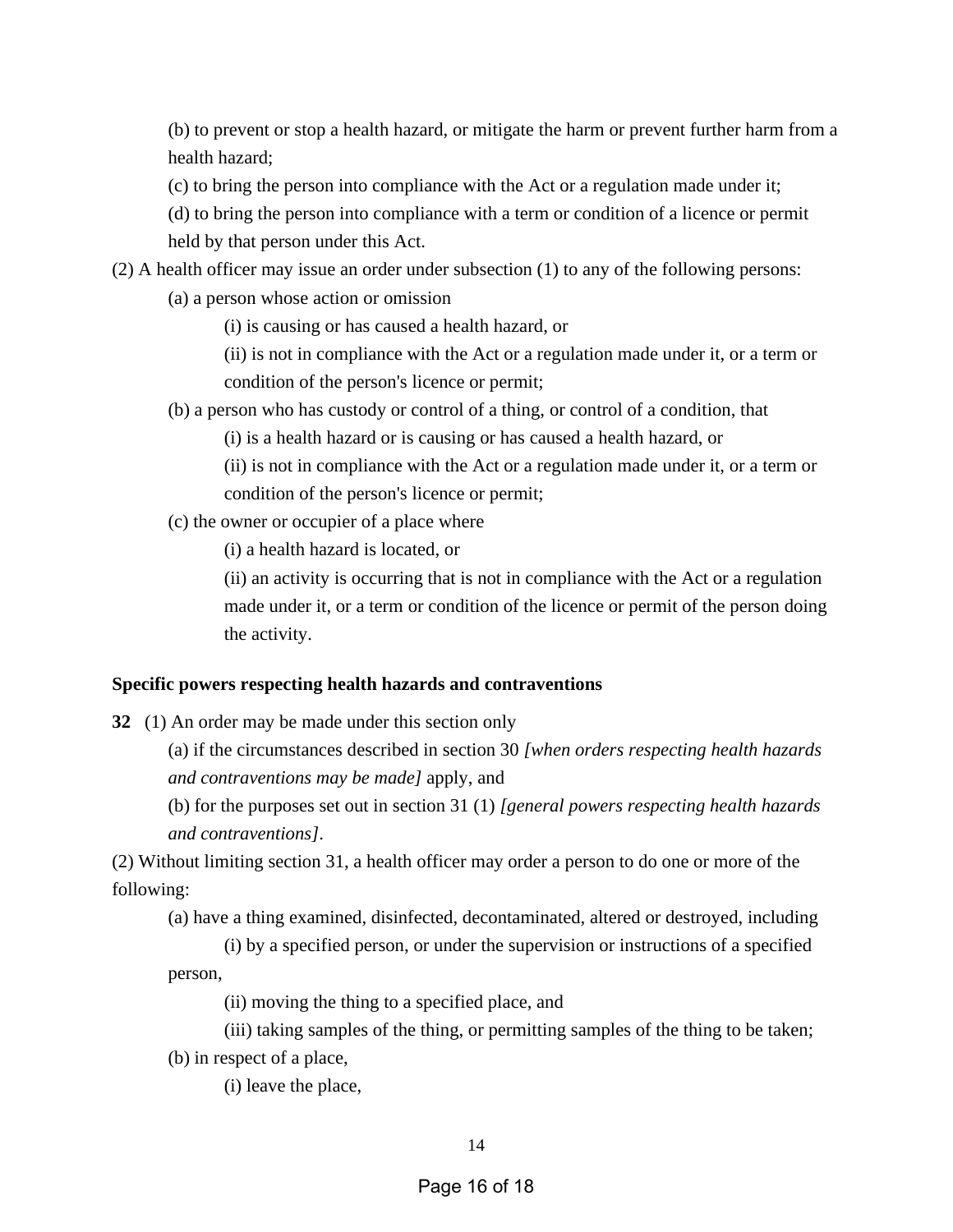(ii) not enter the place,

(iii) do specific work, including removing or altering things found in the place, and altering or locking the place to restrict or prevent entry to the place, (iv) neither deal with a thing in or on the place nor dispose of a thing from the place, or deal with or dispose of the thing only in accordance with a specified procedure, and

(v) if the person has control of the place, assist in evacuating the place or examining persons found in the place, or taking preventive measures in respect of the place or persons found in the place;

(c) stop operating, or not operate, a thing;

(d) keep a thing in a specified place or in accordance with a specified procedure;

(e) prevent persons from accessing a thing;

(f) not dispose of, alter or destroy a thing, or dispose of, alter or destroy a thing only in accordance with a specified procedure;

(g) provide to the health officer or a specified person information, records, samples or other matters relevant to a thing's possible infection with an infectious agent or contamination with a hazardous agent, including information respecting persons who may have been exposed to an infectious agent or hazardous agent by the thing;

(h) wear a type of clothing or personal protective equipment, or change, remove or alter clothing or personal protective equipment, to protect the health and safety of persons; (i) use a type of equipment or implement a process, or remove equipment or alter equipment or processes, to protect the health and safety of persons;

(j) provide evidence of complying with the order, including

(i) getting a certificate of compliance from a medical practitioner, nurse practitioner or specified person, and

(ii) providing to a health officer any relevant record;

(k) take a prescribed action.

(3) If a health officer orders a thing to be destroyed, the health officer must give the person having custody or control of the thing reasonable time to request reconsideration and review of the order under sections 43 and 44 unless

(a) the person consents in writing to the destruction of the thing, or

(b) Part 5 *[Emergency Powers]* applies.